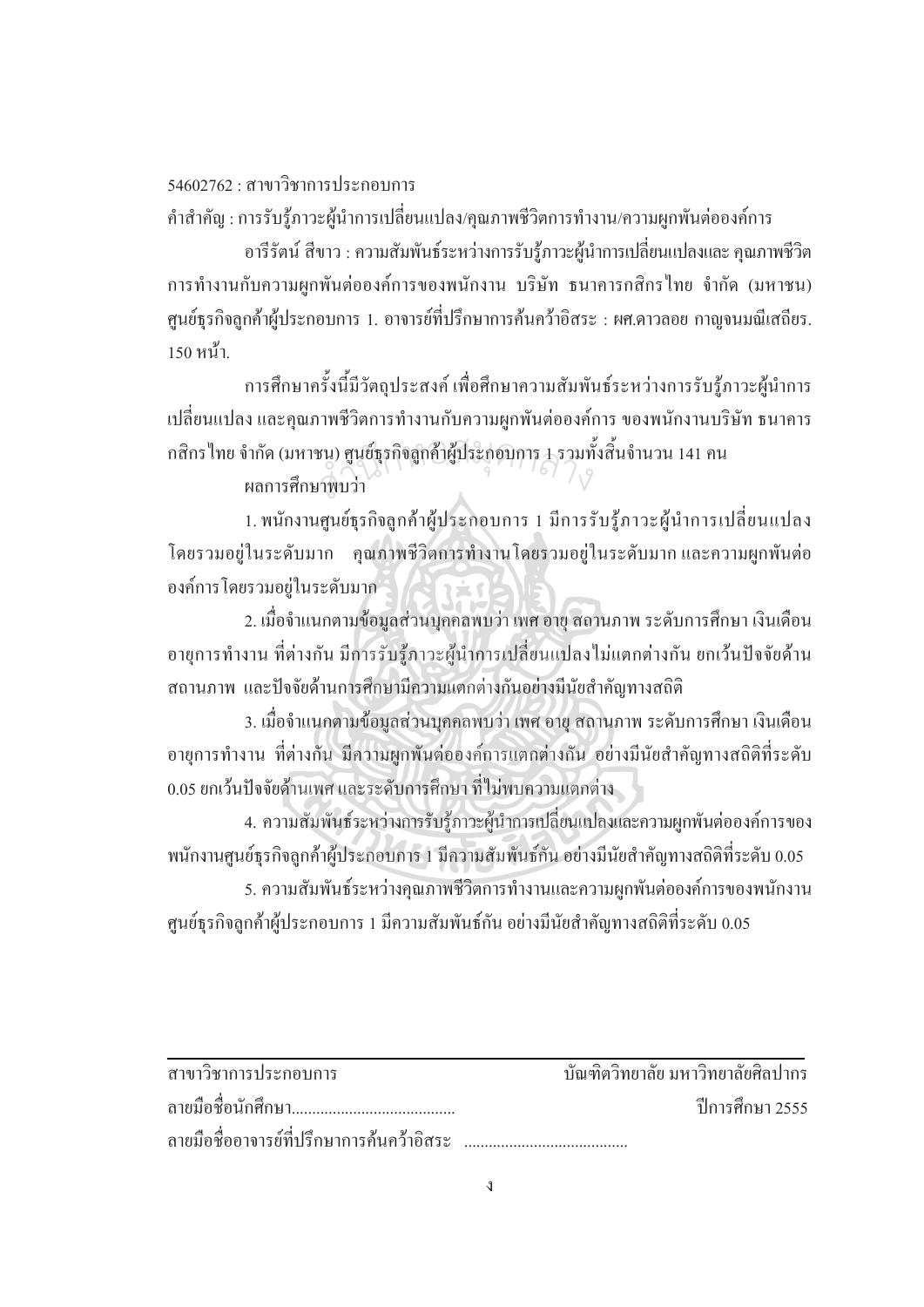## 54602762 : MAJOR : ENTREPRENEURSHIP

## KEY WORDS : TRANSFORMATIONAL LEADERSHIP PERCEPTION/QUALITY OF WORK LIFE/ ORGANIZATIONAL COMMITMENT

 AREERAT SEEKHAO : THE RELATIONSHIP BETWEEN BOTH TRANSFORMATIONAL LEADERSHIP PERCEPTION AND QUALITY OF WORK LIFE WITH ORGANIZATIONAL COMMITMENT OF KASIKORNBANK PUBLIC COMPANY LIMITED SME BUSINESS DIVISION 1. INDEPENDENT STUDY ADVISOR : ASST.PROF.DOWLOY KANJANAMANEESATHIAN. 150 pp.

 The purpose of this study was to study the relationship between both perception of transformational leadership and quality of working life with organization commitment of 141 staffs in Kasikornbank Public Company Limited SME Business Division One.

The results were as following:

 1. The staffs in SME Business Division One had a high level of perception of transformational leadership, a high level of quality of working life and a high level of organization commitment<br>2. The difference of sex, age, marriage status, education level, salary and working commitment

2. The difference of sex, age, marriage status, education level, salary and working duration had not affect the perception of transformational leadership, but the difference of marriage status did affect intellectual stimulation, with statistical significance. The difference of education level did affect ideology, with statistical significance.

3. The difference of age, marriage status, salary and working duration did affect organization commitment, but the difference of sex and education level had no effect on organization commitment at 0.05 level of significance.

 4. The relationship between perception of transformational leadership and organization commitment of the staffs was positively correlated at 0.05 level of significance.

5. The relationship between quality of working life and organization commitment of the staffs was positively correlated at 0.05 level of significance.



| Program of Entreperneurship | Graduate School, Silpakorn University |
|-----------------------------|---------------------------------------|
|                             | Academic Year 2012                    |
|                             |                                       |